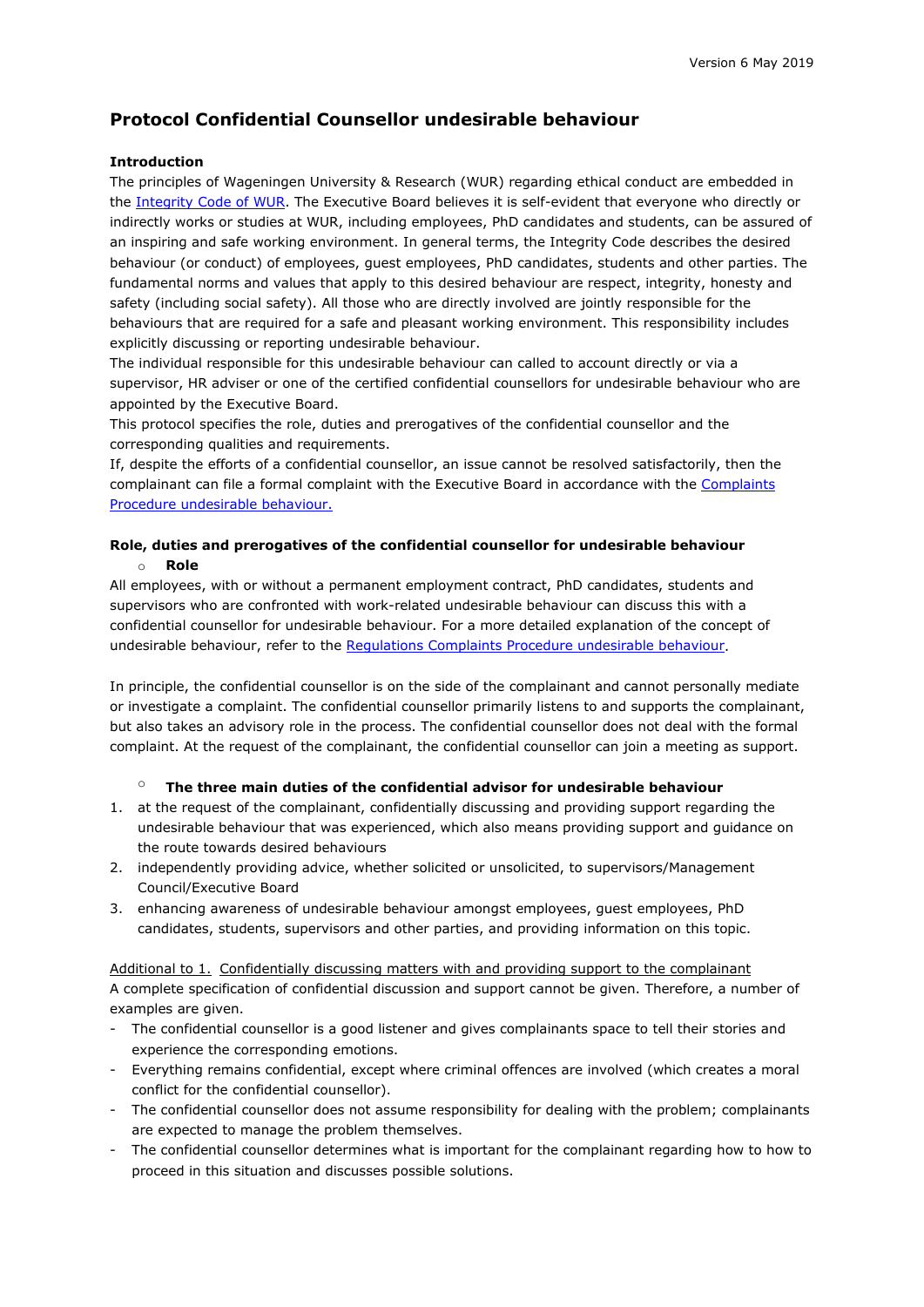The confidential counsellor can inform the managers of an organisational unit about the case and report the names, departments, etc. of the persons involved, but only if the complainant gives permission to do so. The confidential counsellor will also advise the managers. The above provision does not prevent the confidential counsellor from informing the managers and/or Management Council and/or the Executive Board about the case, as long as – according to objective standards – the information cannot be traced to the complainant, and/or if this does not put the complainant at risk.

In case of incompatibility of interests (for example, involvement of the confidential counsellor in the case from another perspective), the confidential counsellor will refer the complainant to another confidential counsellor. If the person to whom the complaint relates also has contacted the confidential counsellor, then this person will be referred to the occupational social worker for support due to incompatibility of interests. The confidential counsellor is always entitled to non-disclosure based on his/her confidentiality obligation.

## Addition to 2. Autonomously identifying trends and risks and advising managers/Management Council /Executive Board

On his or her own initiative, a confidential counsellor can advise managers/Management Council/the Executive Board regarding updating, refining and implementing the policy regarding undesirable behaviour in the following ways:

- Identifying trends and risk factors in relation to undesirable behaviour. In this respect, the confidential counsellor has an autonomous signalling and advisory function. This signalling can involve trends that have been observed by the confidential counsellor during interviews with complainants. This signalling takes place in such a way that the abovementioned confidentiality is safeguarded. The information that is provided should not be traceable according to objective standards to specific complainants, unless they have given permission for this.
- Based on his/her expertise, thinking creatively with others about aspects such as the implementation of the policy, a specific case of undesirable behaviour, or a trend observed by the manager.

As a result of the signalling by the confidential counsellor, the Executive Board can decide to initiate a formal investigation or to amend the policy.

## Additional to 3. Enhancing awareness and providing information

The confidential counsellor also has the duty to prevent undesirable behaviour and promote desired behaviour. He/she fulfils this duty by, among other things, enhancing the awareness of and providing information to employees and managers. This duty can also be done in collaboration/coordination with other confidential counsellors.

## o **Prerogatives**

In principle, the sphere of activity of the confidential counsellor for undesirable behaviour does not include domestic problems, labour disputes, problems due to workload or a reorganisation and/or the reporting of malpractices or irregularities. However, experience has shown that undesirable behaviour can also be involved in labour disputes, reorganisations or problems with excessive workload. In these situations, the confidential counsellor is available for aspects that involve undesirable behaviour and are thus limited to the interpersonal conflict. If a complainant needs specific help with regard to problems with a labour dispute, reorganisation or excessive workload, the confidential counsellor refers him or her to the appropriate professional, such as a physician, social worker, HR advisor, coach, psychologist, mediator, trade union representative or lawyer.

#### **Requirements and qualities for a confidential counsellor on undesirable behaviour**

To qualify for appointment as a confidential counsellor for undesirable behaviour, a relevant accredited qualification is required; to remain active in this position, his/her professional skills must be maintained through periodic training and intervision.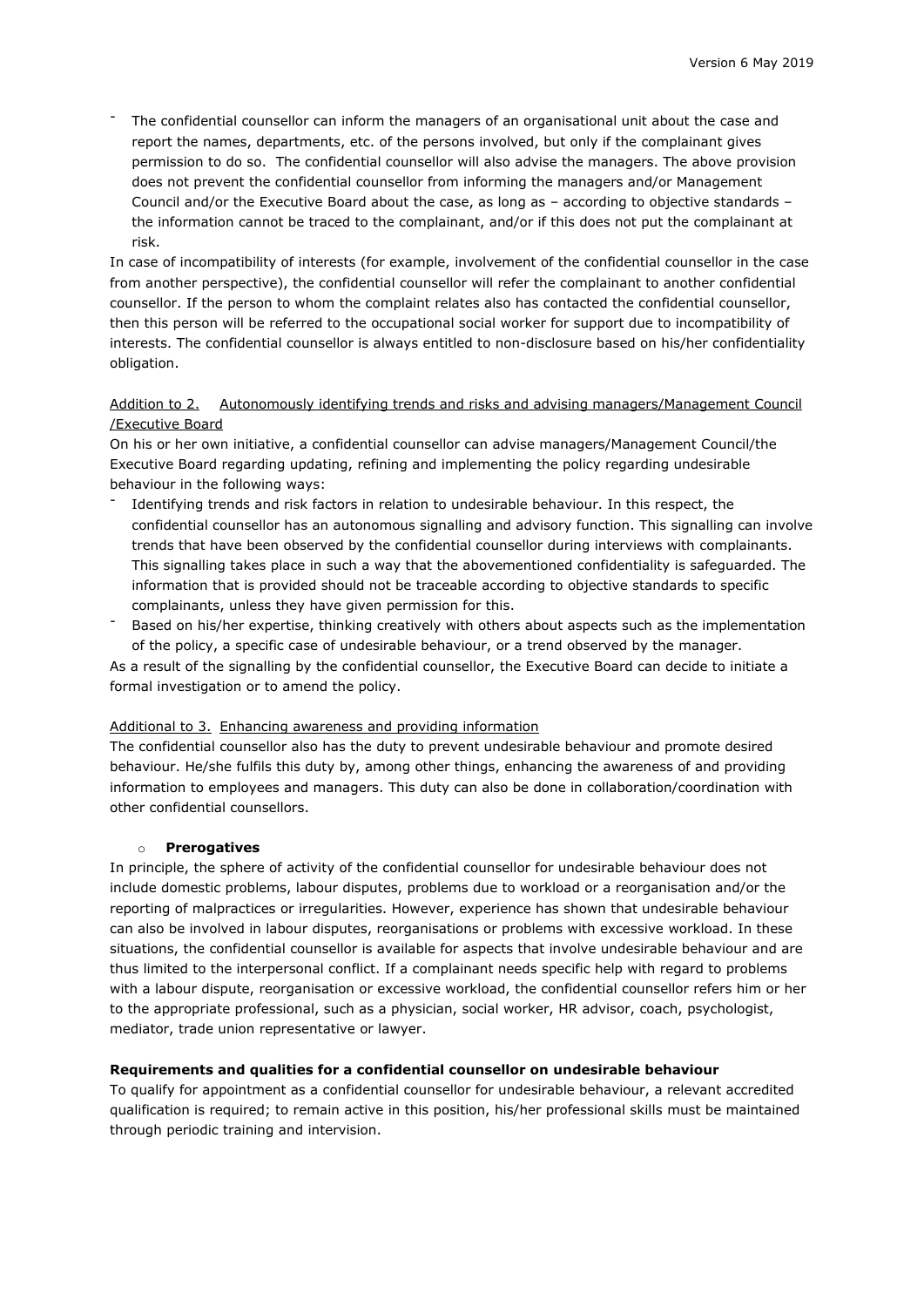A confidential counsellor must be able to function at the HBO (higher professional education) level or above. In addition, he or she must:

- have integrity;
- have sufficient life experience:
- be even-tempered;
- be able to reflect on his or her behaviour and that of others;
- be able to deal appropriately with confidential information;
- be able to deal with resistance;
- be able to act independently;
- understand the context in which undesirable behaviours arise in the organisation;
- be approachable and accessible;
- have a good balance between personal involvement and professional distance;
- have communication skills (oral and written).

Due to possible conflicts of interest, the role of confidential counsellor is difficult to combine with positions such as an executive in the organisation, a manager in the same organisational unit, another advisory or confidential function (for example, Human Resource Management adviser or occupational social worker), a trade union representative or a member of the works council.

#### **Registering complaints**

The confidential counsellors register the number and nature of complaints in combination with observed trends. This information is used for the annual reporting to the Executive Board and for the WU/WR annual report.

#### **Obligations and entitlements**

#### • **Confidentiality**

Confidential counsellors are obligated to maintain confidentiality, unless specific circumstances arise that require breaking this confidentiality:

a crime/serious criminal offence, a dangerous situation (or the threat of such a situation) for others, or a situation about which the confidential counsellor has moral concerns. When the confidential counsellor breaks confidentiality, he/she will do this with the greatest possible care.

#### • **Non-disclosure privilege**

The confidential counsellor for undesirable behaviour shall enjoy the privilege of non-disclosure regarding information which, in the exercise of his or her duties, is entrusted in confidence by a complainant or by other means. The confidential counsellor can also invoke the privilege of nondisclosure if asked to divulge information that could endanger confidentiality.

The privilege of non-disclosure cannot be invoked in the event of knowledge of a crime/serious criminal offence or a dangerous situation (or the threat of such a situation) for others.

#### • **Legal protection**

Regarding the execution of their tasks, the confidential counsellor is accountable only to the Executive Board, with observance of the confidentiality obligation. Confidential counsellors may not be disadvantaged within the organisation on account of their handling of a complaint in their role as confidential counsellor. For this reason, confidential counsellors enjoy similar protection against dismissal as enjoyed by members of participational bodies.

#### **Appointment of confidential counsellors for undesirable behaviour**

The Executive Board appoints the confidential counsellors for undesirable behaviour for a period of four years, after which reappointment can take place. The appointment will take place following nomination by Management Councils and/or the coordinator of the confidential counsellors for undesirable behaviour. At least one confidential counsellor for undesirable behaviour is appointed for students of Wageningen